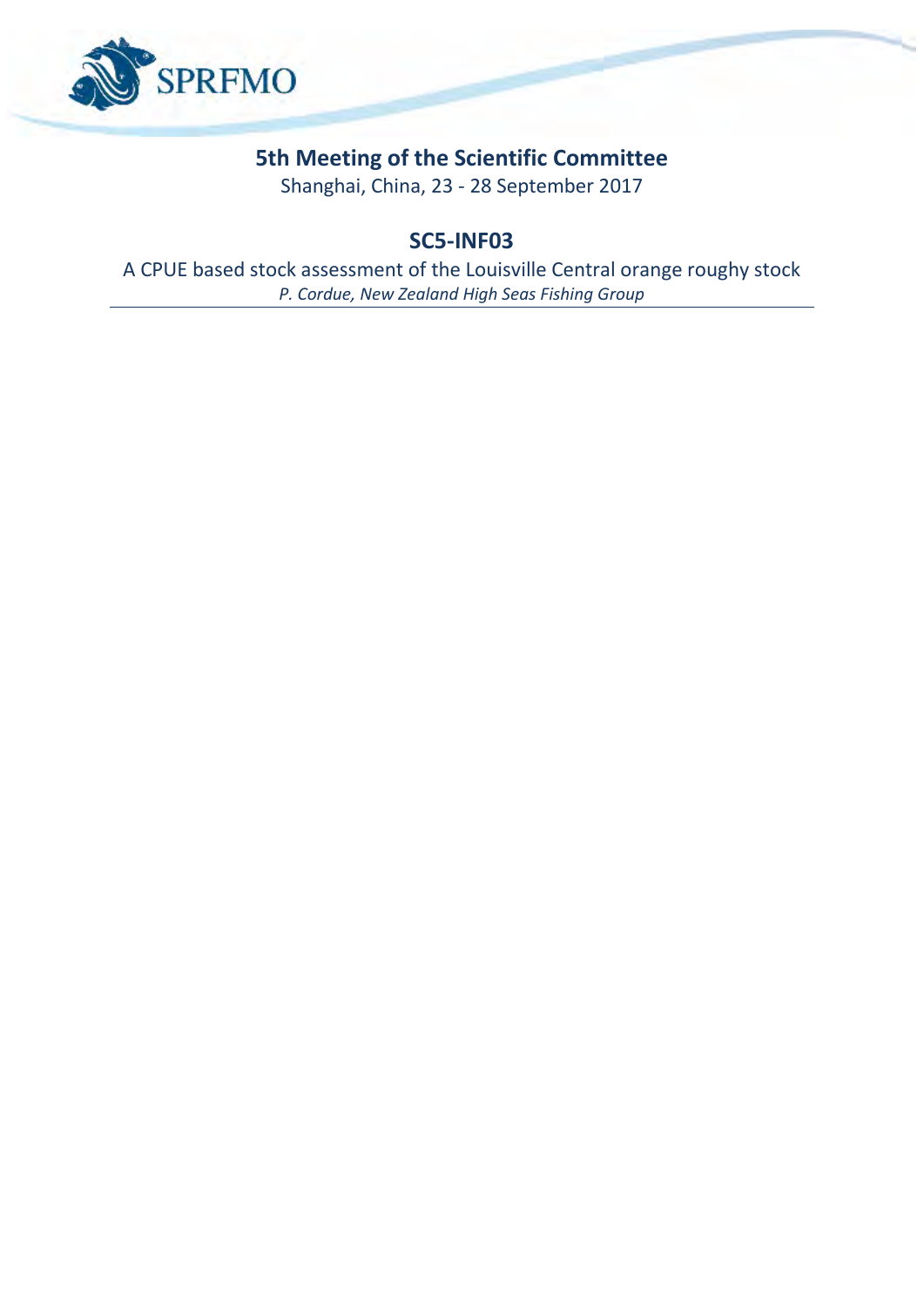

South Pacific Regional Fisheries Management Organisation

5th Meeting of the Scientific Committee

Shanghai 20–28 September 2017

# A CPUE based stock assessment of the Louisville Central orange roughy stock

P.L. Cordue Innovative Solutions Ltd On behalf of New Zealand High seas group

10 September 2017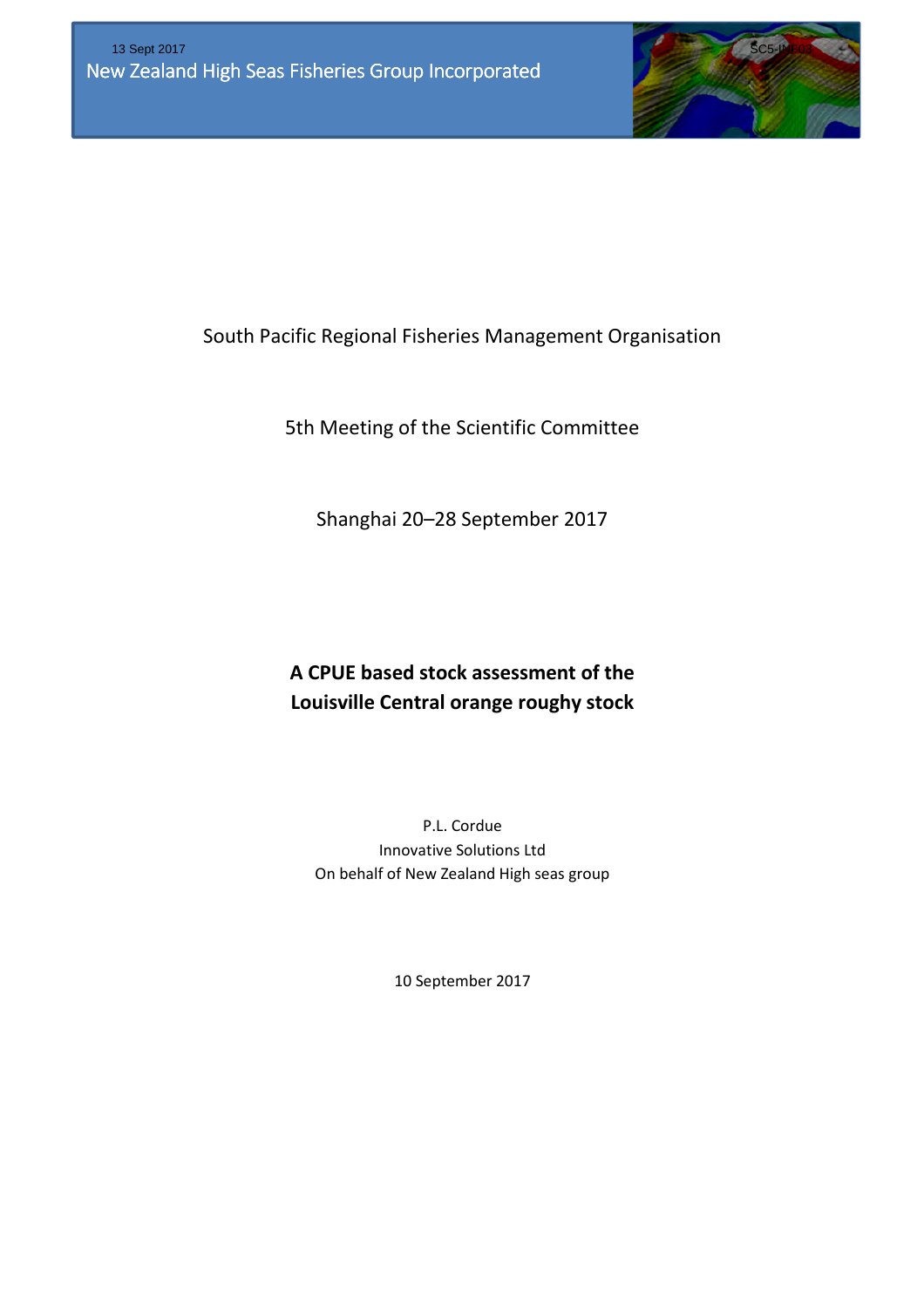## Table of Contents

| 7. Appendix: MCMC chains, convergence diagnostics, and CASAL input files  11 |  |
|------------------------------------------------------------------------------|--|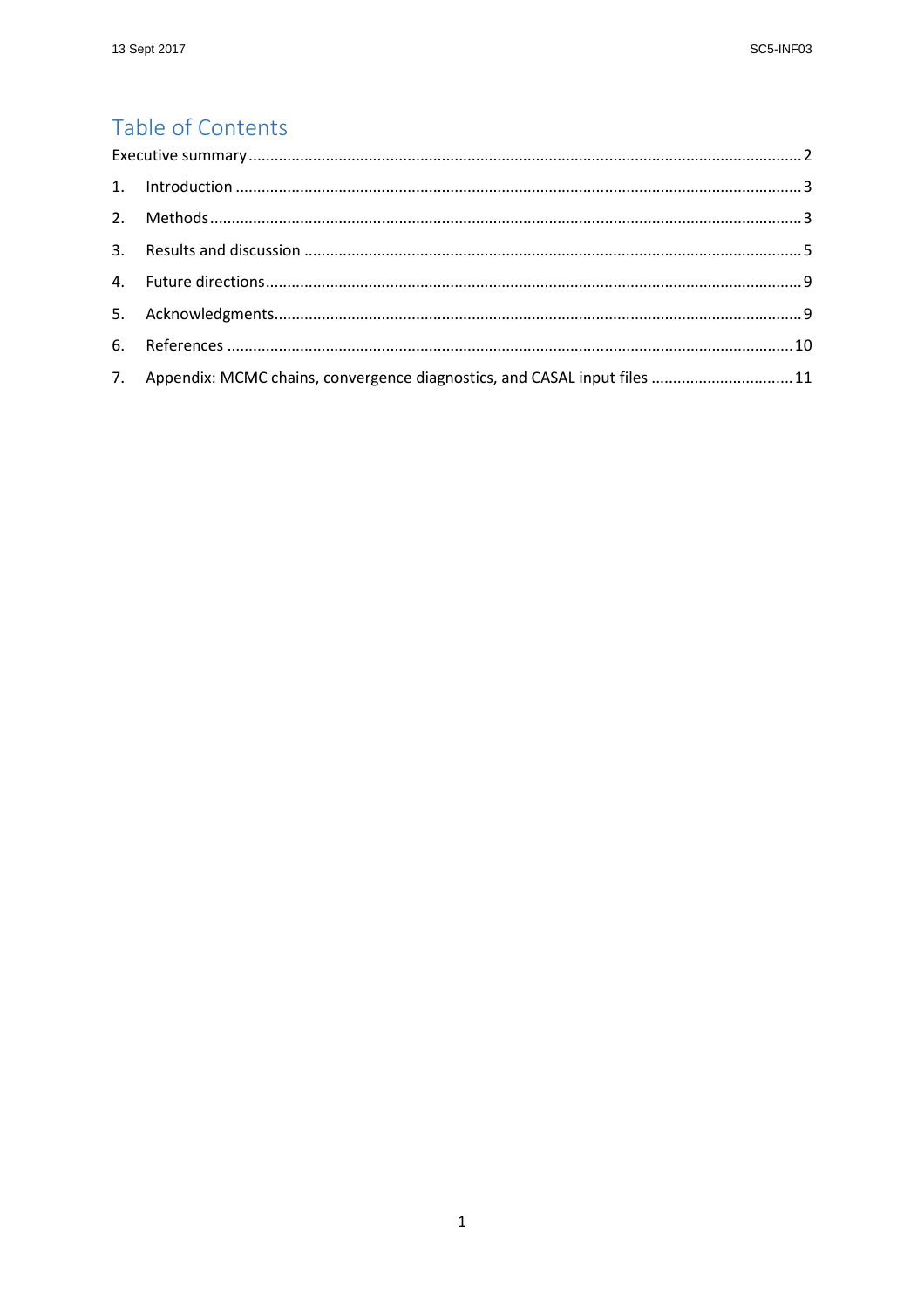#### Executive summary

For the Louisville Central orange roughy stock, Roux and Edwards (2017) used a biomass dynamic model (BDM), a catch history, and a CPUE time series to estimate stock status in 2015 at 19% of the virgin level with a 95% CI of 14–25%. This was in contrast to the catch-history based assessment of Cordue (2017) which showed that the minimum biomass that was necessary to support the historical catches implied that the stock status in 2015 was very unlikely to be below 24% of the virgin level. Roux and Edwards (2017) acknowledge the limitations, for orange roughy, of the simple population dynamics of the BDM that they used. In this paper the much more appropriate dynamics of an agestructured model are used to fit the CPUE time series. Bayesian estimation was used.

It was found that the steep decline in the CPUE time series was inconsistent with an orange population when natural mortality  $(M)$  was greater than or equal to 0.04. For this reason M was estimated within the model together with virgin biomass  $(B<sub>0</sub>)$ . Three model runs were performed. Two of these used the full CPUE time series with alternative biological parameters from New Zealand EEZ stocks of orange roughy (ESCR and ORH7A). The third run used the ESCR biological parameters with a shortened CPUE time series. The shortened time series included only those years where catches from at least four vessels contributed to the index.

The assessment results using the full CPUE time series showed that the use of the BDM was responsible for the low estimated stock status of Roux and Edwards (2017). The age-structured models estimated 2015 stock status at 26%  $B_0$  with only a 7–8% chance of it being below 20%  $B_0$  and a 21–24% chance of it being above 30%  $B_0$ . This is qualitatively very different to the BDM estimate of 19%  $B_0$  with more than a 50% chance of being below 20%  $B_0$  and no chance of being above 30%  $B_0$ .

The use of the full CPUE time series is extremely hard to justify given the sparsity of suitable data. The results from the assessment using the shorter time series are more defensible though probably still very conservative. That model run estimated 2015 stock status at 29%  $B_0$  with a 95% CI of 20– 41%  $B_0$ . Projection results, taken at face value, suggest that annual catches of 300–350 t will allow the stock to slowly increase over the next few years. This paper is intended to help inform the SC working group .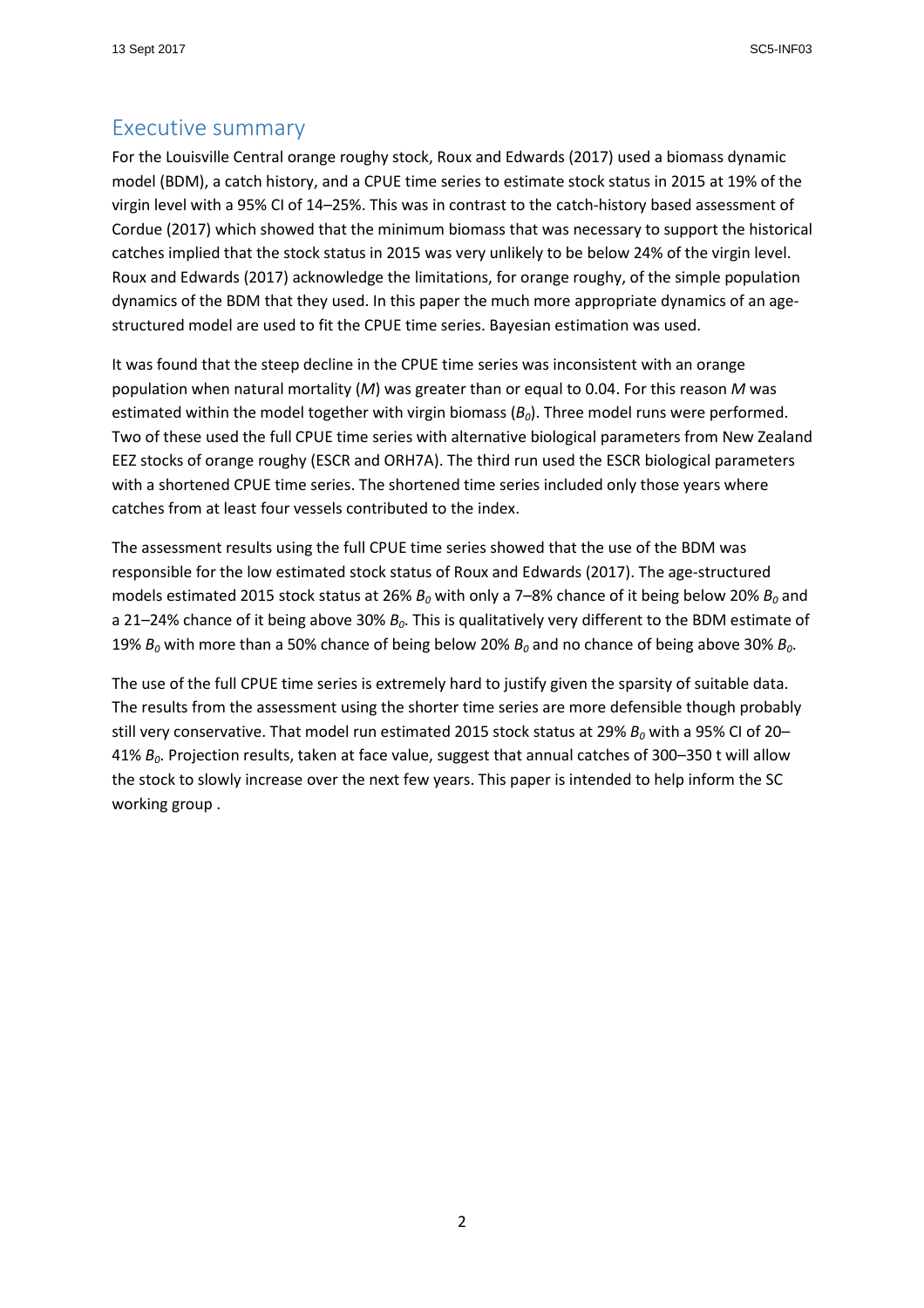#### 1. Introduction

The Louisville Central stock was estimated by Roux and Edwards (2017) to be at 19% of the virgin level in 2015 with a 95%CI of 14-25% when they fitted a CPUE time series using a BDM. This was contrary to the catch-history based assessment of Cordue (2017) which showed that the minimum biomass that was necessary to support the historical catches implied that the stock status in 2015 was very unlikely to be below 24% of the virgin level. Roux and Edwards (2017) acknowledge the limitations of the simple population dynamics of the BDM that they used. In this paper the much more appropriate dynamics of an age-structured model are used to fit the CPUE time series.

### 2. Methods

The catch history (Figure 1) and CPUE time series (Figure 2) for Louisville Central are from Roux and Edwards (2017). The CPUE time series was fitted as mid-spawning season biomass in the agestructured model used by Cordue (2017). It assumes a single-area, single-sex population where fish are categorised by age and maturity state (immature or mature). A single spawning season fishery was assumed at the end of the year. Biological parameters were borrowed from the ESCR stock and in a sensitivity test the ORH7A stock (Cordue 2014). ORH7A has the smallest mean weight-at-age and the youngest maturity of the five orange roughy stocks that have been assessed in New Zealand's EEZ. Deterministic recruitment was assumed with a Beverton-Holt stock-recruitment relationship (steepness = 0.75).

The CPUE time series when taken to be a biomass index is very problematic. There were only 2 vessels and 15 tows in the first year of the index (1993) and from 2007 onwards spatial management came into force with closed, open, and "move-on" areas. A shortened CPUE time series was fitted in an alternative run where only those years with at least 4 vessels were included. The full time series spanned the period 1993-2015 and the shortened time series runs from 1994 to 2006 (Figure 2).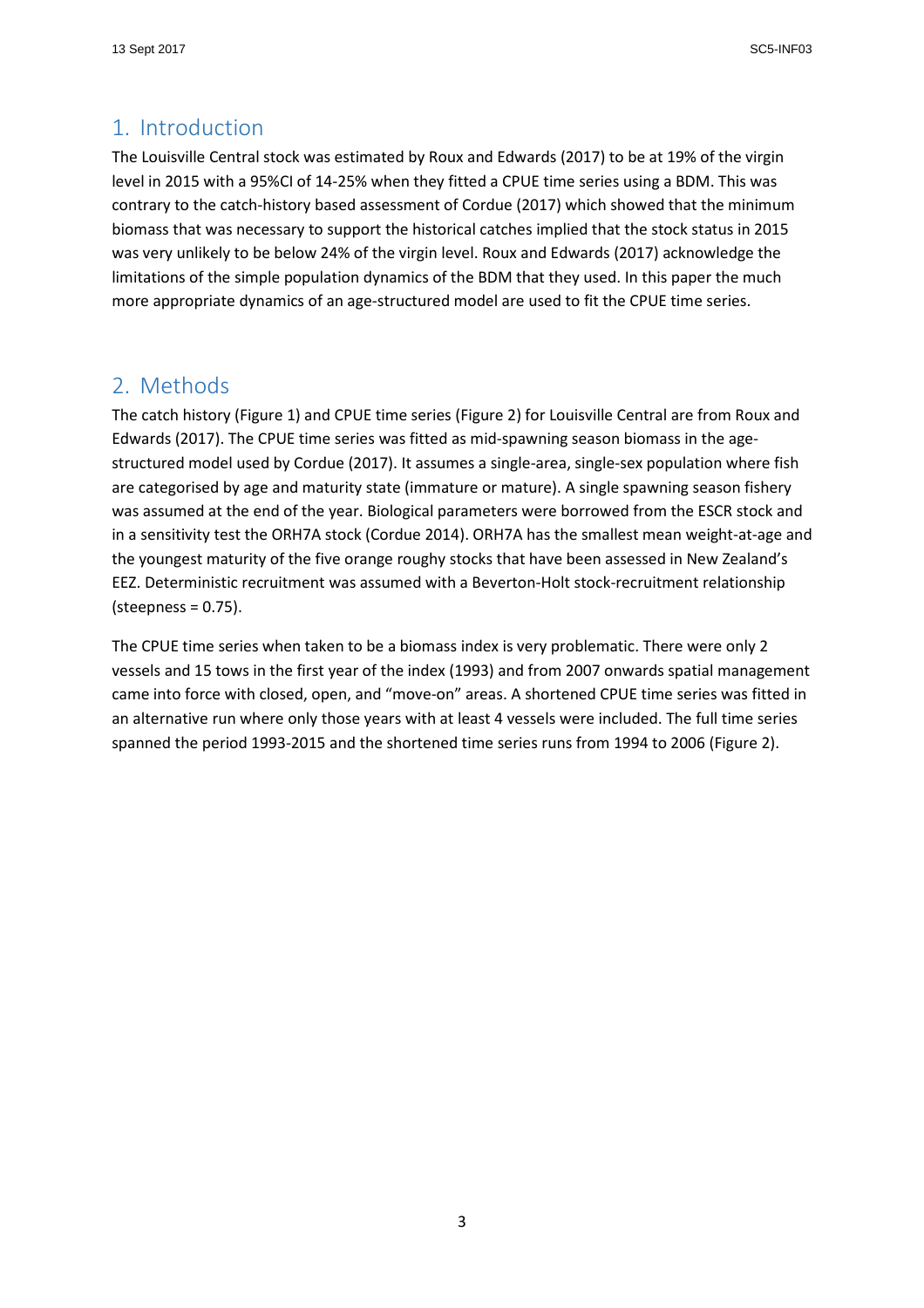

**Figure 1: The catch history for Louisville Central by calendar year from Roux and Edwards (2017). A horizontal line is marked at 1000 t.** 



**Figure 2: The full CPUE time series from Roux and Edwards (2017) and the shortened CPUE time series (solid dots) which is supported by at least 4 vessels fishing in each year.**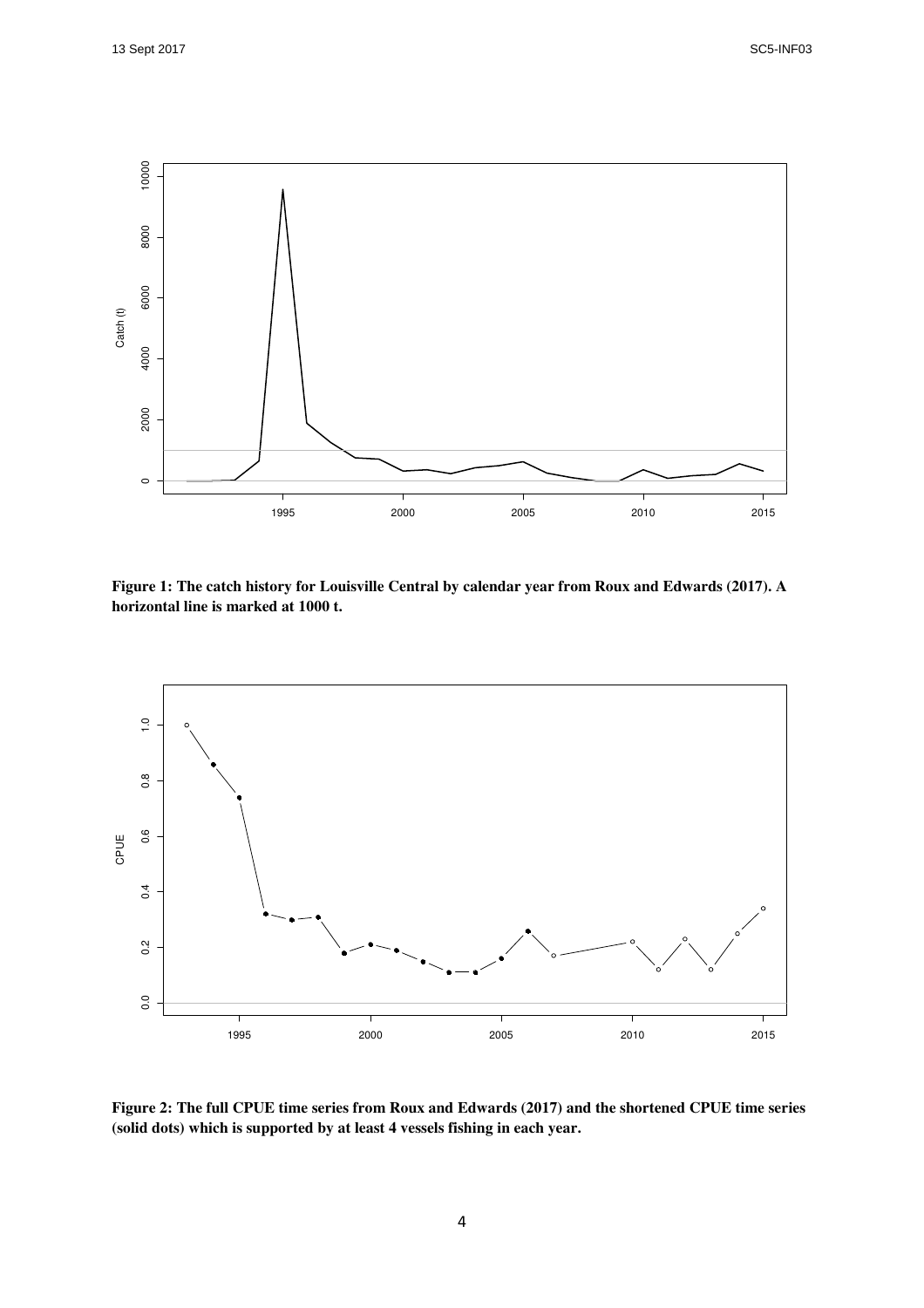Bayesian estimation was used with three free parameters: virgin biomass  $(B<sub>0</sub>)$ , natural mortality (M), and the proportionality constant for the CPUE time series  $(q)$ . Natural mortality was estimated because the steep decline in the CPUE time series was inconsistent with M = 0.045 (which is the estimate for New Zealand EEZ stocks). Uninformed priors were used for  $B<sub>0</sub>$  (uniform in log space) and the CPUE q (uniform). For M a normal prior with mean of 0.045 and a CV of 15% was used. A maximum exploitation rate of 67% was assumed and a penalty was applied to discourage parameter estimates that would cause the limit to be reached (see Bull et al. 2012 and the Appendix which contains the CASAL input files). Three MCMC chains were done for each model. The chains were run to a length of 3 million with every thousandth sample retained. A burn-in of 200 samples was used and the three chains were compared to ensure they each had almost identical medians and very similar distributions (see the Appendix for some chains and convergence diagnostics).

The CPUE indices were initially fitted with a CV of 20% on each point and a constant M to see if the steep downward trend could be fitted adequately (in MPD runs which just look at the Mode of the Posterior Distribution). It was apparent from the normalised residuals that a CV of 20% was too low and additional variance was estimated as "process error". This is implemented in CASAL as a constant CV which is added to the existing observation error in each year to produce a total CV for each year ( $CV_{y,tot}^2 = CV_{y,obs}^2 + CV_{proc}^2$ ). The MCMC runs were done with a fixed process error added to the observation error. For the run with the shortened CPUE time series, process error was reestimated.

Projections were performed for the shortened CPUE stock assessment run. They were performed for constant catches with deterministic recruitment to find the catch level that would maintain model biomass at or just above its 2015 level.

#### 3. Results and discussion

The initial MPD fits with constant  $M$  showed that the steep downward trend in the CPUE time series was inconsistent with  $M = 0.045$  and assumed deterministic recruitment (Figure 3). The value of M was lowered in steps of 0.005 and it was found that as  $M$  decreased the fit to the CPUE indices improved substantially (Table 1). When  $M$  was 0.040 or 0.045 the residual pattern was extreme with 9 positive residuals at the start of the time series (Figure 3, Table 1). However, when M was 0.030 or 0.035 the extreme residual pattern was not present and the fit to the CPUE indices was much improved (Figure 3, Table 1). The estimated exploitation rate in 1995, when the catch peaked at over 9000 t, was at 60% or slightly higher for all values of M considered (Table 1).

**Table 1: MPD estimates of**  $B_0$  **and the exploitation rate in 1995 (** $U_{1995}$ **) for decreasing fixed values of natural mortality (***M***). Also shown are the fit to the CPUE time series (negative log likelihood, NLL) and the length of the run of positive residuals for the fit (Run).** 

| M     | $B_0$ (000 t) | $U_{1995}(\%)$ | NLL    | Run |
|-------|---------------|----------------|--------|-----|
| 0.045 | 16.0          | 63             | 3.8    | Q   |
| 0.040 | 16.0          | 62             | $-1.5$ | 9   |
| 0.035 | 16.1          | 62             | $-6.1$ |     |
| 0.030 | 16.5          | 60             | $-9.1$ |     |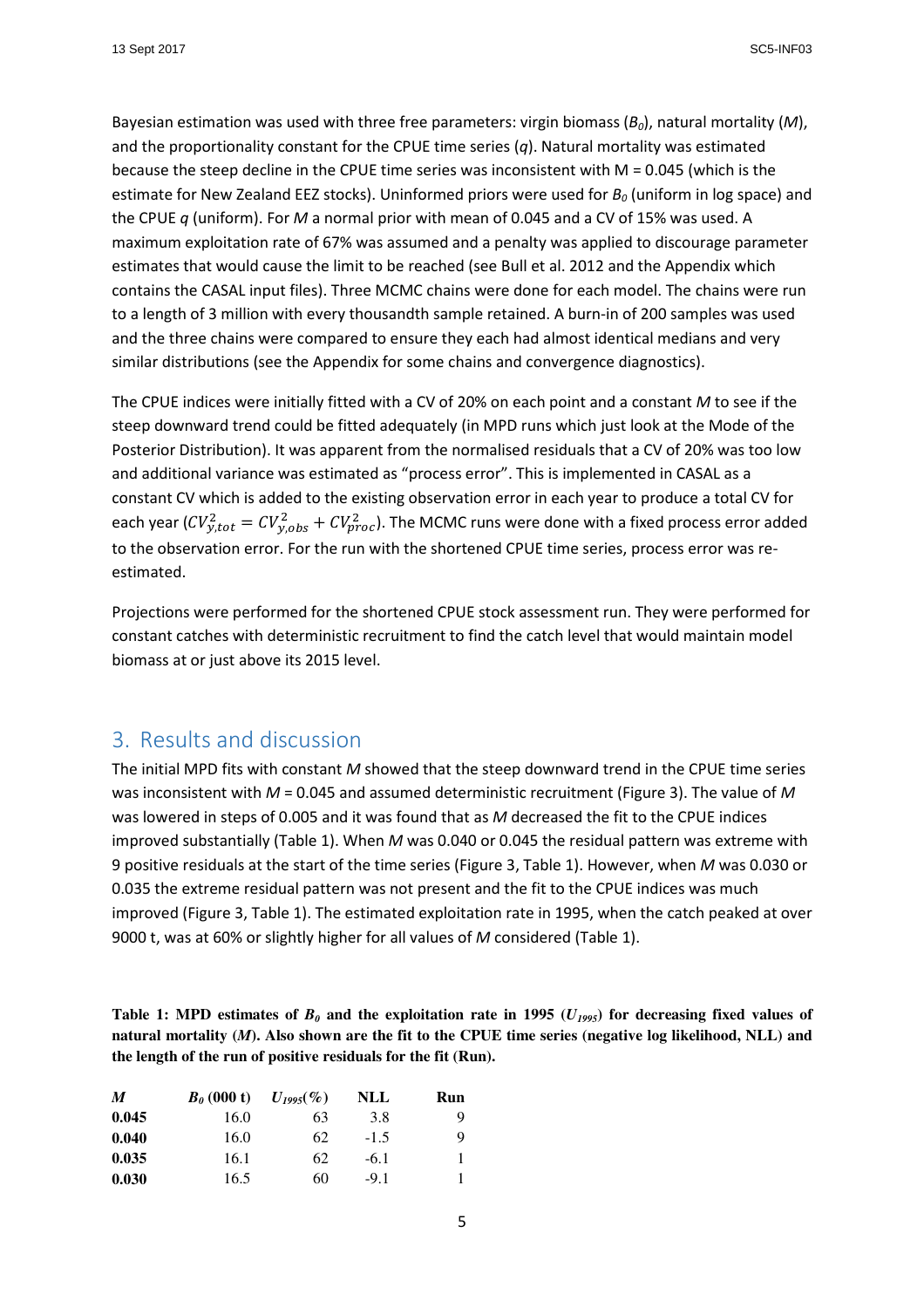

**Figure 3: MPD fits to the full CPUE time series for fixed values of** *M***.**

The MPD estimate of M was 0.033 and process error was estimated at 25% which gave a total CV for each point in the time series of 32% (Table 2). Process error was slightly lower (22%) and M slightly higher (0.039) for the run with the shortened CPUE time series (Table 2).

Table 2: MPD estimates of  $M$ ,  $B_0$ , and the exploitation rate in 1995 ( $U_{1995}$ ) for the run using the full CPUE **time series (Full) and the run using the shortened CPUE time series (Short). The estimated process error and the total CV are also given.** 

|              |       |      |                                      | <b>Process</b> | Total    |
|--------------|-------|------|--------------------------------------|----------------|----------|
| Run          | M     |      | $B_0(000 t)$ $U_{1995}(\%)$ $CV(\%)$ |                | $CV(\%)$ |
| Full         | 0.033 | 16.2 | 61                                   | 25             | 32       |
| <b>Short</b> | 0.039 | 15.7 | 64                                   | 22             | 30       |

The two MCMC runs which used alternative biological parameters and the full CPUE time series gave very similar estimates (Table 3). Stock status in 2015 was estimated at 26%  $B_0$  with 7-8% risk of being below 20%  $B_0$ , and about a 20% chance of being above 30%  $B_0$  (the lower end of the target biomass range for orange roughy in New Zealand EEZ stocks)(Table 3). The 95% CIs for M did not include the value of 0.045 which has been used in New Zealand EEZ stocks for many years (calculated from catch curve estimates for near virgin stocks). Virgin stock size, at 15000–19000 t, was estimated at the very low end of the 95% range of 15000-87000 t given by Cordue (2017). Stock status, at 18-38%  $B_0$ , was also at the low end. Cordue (2017) gave a 95% range of 24–87%  $B_0$  when  $M$  = 0.045 and 17-79%  $B_0$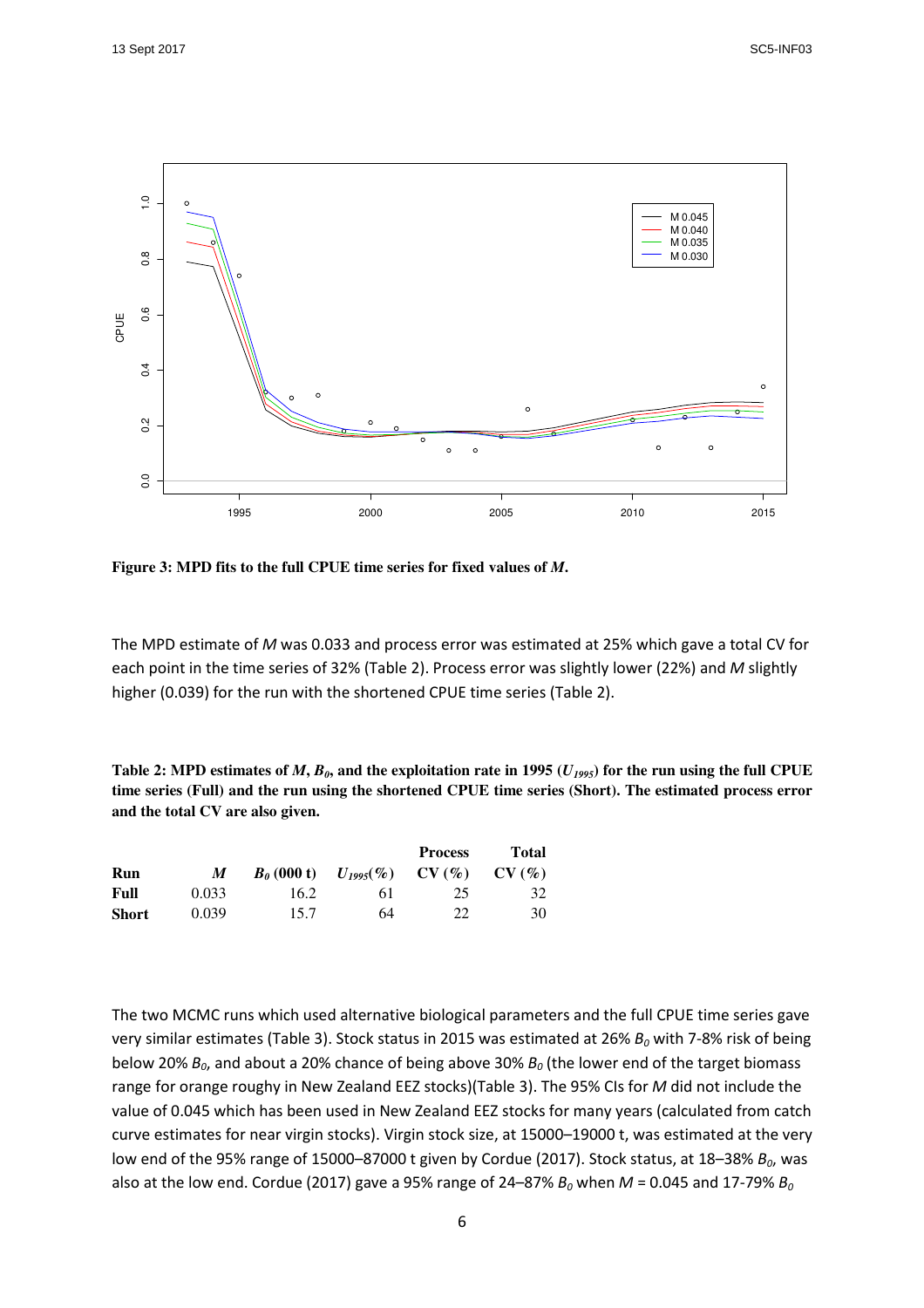when  $M = 0.04$ . There is some overlap with the estimate of Roux and Edwards (2017) at 14–25%  $B_0$ (K), but qualitatively the estimates are very different as a median of 19%  $B_0$  with a 95% CI of 14–25%  $B_0$  gives more than a 50% risk of being below 20%  $B_0$  and virtually no chance of being above 30%  $B_0$ .

The run with the shortened CPUE time series gives lower estimates of  $B_0$  (14000–18000 t) because it has higher estimates of M (0.029–0.050). Stock status in 2015 has a 95% CI of 20–41%  $B_0$  with little chance of being below 20%  $B_0$  and about a 45% chance of being above 30%  $B_0$  (Figure 4, Table 3). The estimated exploitation rate in 1995 was above 60% which is difficult to believe although the fishery was year round so it is perhaps possible (Figure 5). The exploitation rate in 2014, from a catch of 571 t, was excessive according to this model (Figure 5).

**Table 3: MCMC estimates of**  $B_0$ **,**  $M$ **, and stock status in 2015 (** $ss<sub>15</sub>$ **) for the runs using the full CPUE time series (Full and ORH7A) and the shortened CPUE time series (Short). Also given are the estimated**  probabilities of the stock status in 2015 being below 20%  $B_0$  or above 30%  $B_0$ **.** 

| Run          |      |  | $B_0(000 t)$ 95% CI M 95% CI $\text{ss}_{15}$ 95% CI $\text{P}(s s < 20)$ $\text{P}(s s > 30)$ |           |    |     |
|--------------|------|--|------------------------------------------------------------------------------------------------|-----------|----|-----|
| Full         |      |  | $16.4$ $15-19$ $0.033$ $0.025-0.043$ 26                                                        | - 18–38   |    | 24  |
| <b>ORH7A</b> |      |  | $16.5$ $15-19$ $0.035$ $0.026-0.044$ 26                                                        | $18 - 37$ | x. | 21. |
| <b>Short</b> | 15.7 |  | 14–18 0.039 0.029–0.050 29                                                                     | 20–41     |    | 44  |



**Figure 4: MCMC stock status trajectory for the shortened CPUE series run. The box includes the middle 50% of the distribution and the whiskers extend to 95%. Horizontal lines are plotted at 10%, 20%, 30%**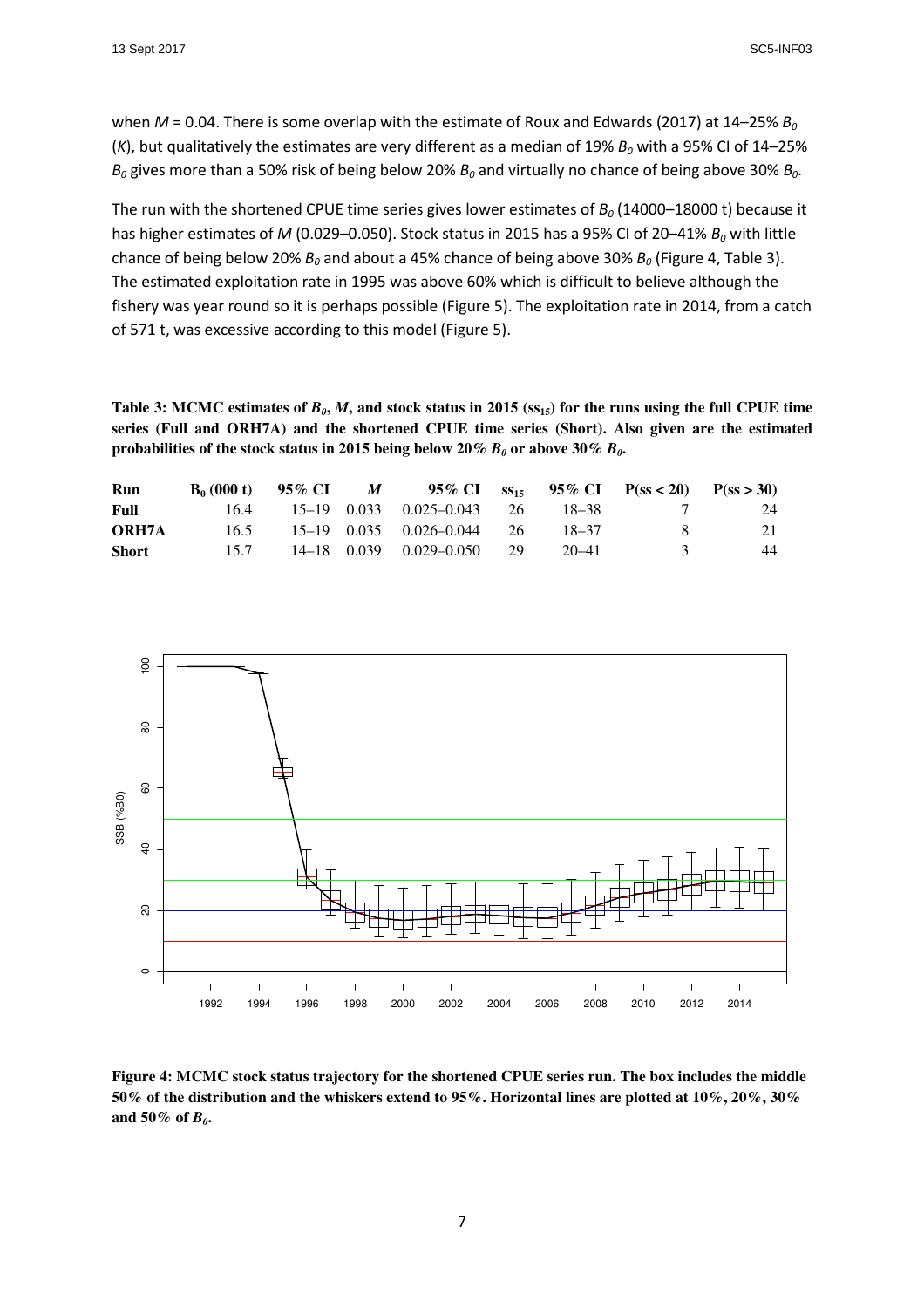

**Figure 5: MCMC estimates of exploitation rates for the shortened CPUE series run. The box includes the middle 50% of the distribution and the whiskers extend to 95%. A horizontal line is plotted at 9% (an excessive exploitation rate for orange roughy).** 

The use of catch and effort data to construct biomass indices for orange roughy was abandoned for New Zealand EEZ stocks some years ago. Typically the indices would show a steep downward trend at the start of the fishery which was consistent with localised depletion but inconsistent with stock wide depletion. The use of spatial CPUE can in theory overcome this problem but only if there are adequate data to support the approach. Also, the data need to come from non-spawning season fisheries where it is reasonable to argue that the fish reside in a home ground (and do not move between sub areas). Catch rates in the spawning season are driven by fish availability and the way that the marks are fished rather than the level of spawning biomass. For Louisville Central, the fishery was year round in 1995 and 1996 and somewhat so in 1997 but since then has been almost entirely during the spawning season. The full CPUE series from 1993 to 2015 is not defensible because of the lack of suitable data (e.g., spawning season catches and no data in closed or move-on areas in the last 7 years). The shortened series from 1994 to 2006 is also difficult to defend but there is perhaps some validity to the sharp downward trend from 1995 to 1997 as it incorporates a nonspawning season fishery (although it could just be showing localised depletion on the seamounts as resident fish were removed).

The low estimated value of M for Louisville Central is very likely an artefact of a CPUE series which is not tracking biomass. It descends very steeply which is inconsistent with the level of production expected from an orange roughy stock with  $M \ge 0.04$  unless there is a very unusual recruitment pattern.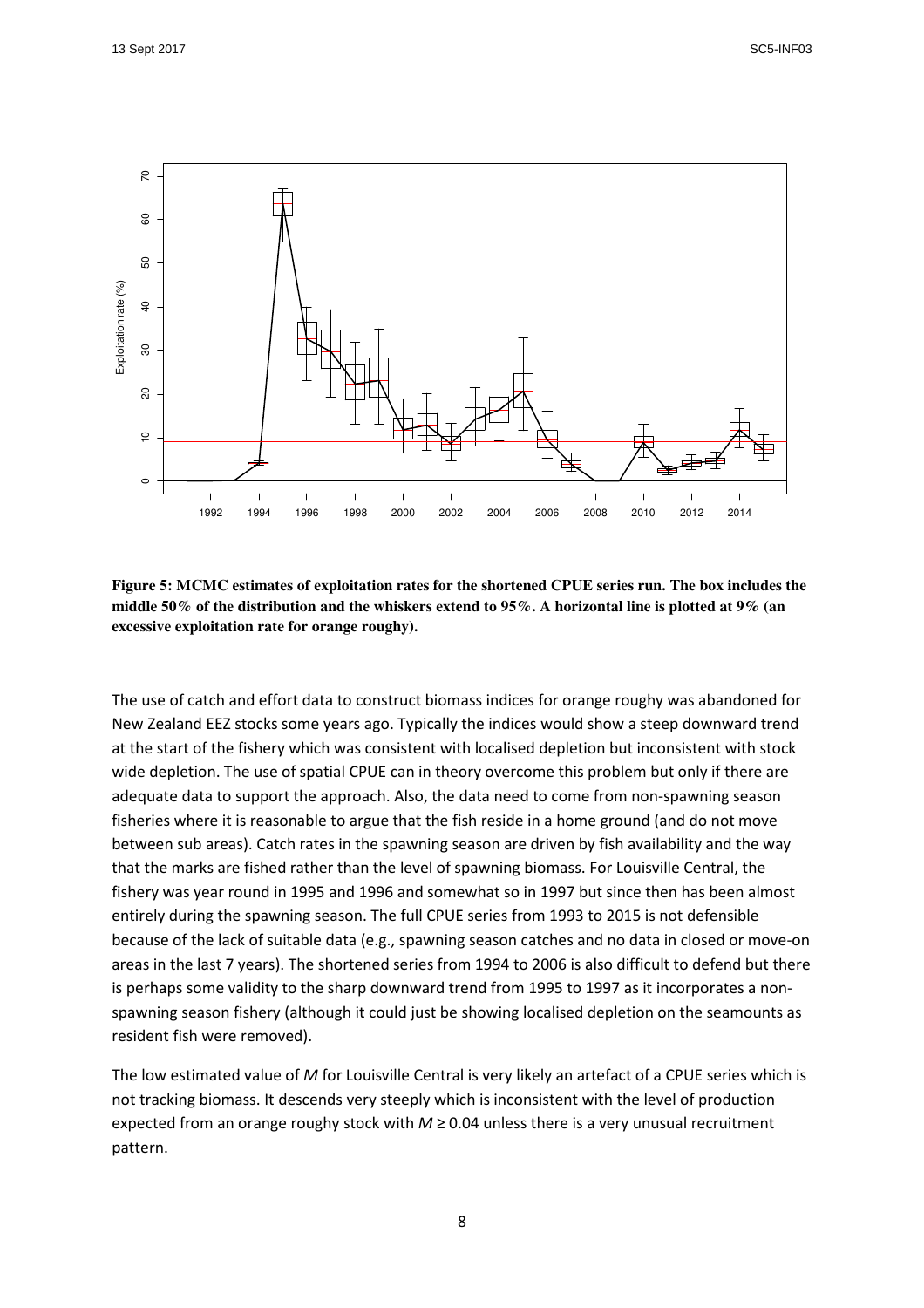The results from the run with the shortened CPUE series could be given some consideration. Stock status was estimated in 2015 at 29%  $B_0$  with a 95% CI of 20–41%  $B_0$  and projection results suggest that catches of 300–350 t will allow the stock to increase slowly over the next 5 years (Figure 6).



**Figure 6: Deterministic MCMC projections for 2016 to 2022 at a constant catch of 300 t (top) or 350 t (bottom) for the shortened CPUE series run. The box includes the middle 50% of the distribution and the whiskers extend to 95%. Horizontal lines are plotted at 10%, 20%, 30% and 50% of** *B0***.** 

#### 4. Future directions

Assessments which use CPUE to provide biomass indices must be treated with great caution. The main possibility for refinement lies in more careful analysis of the catch and effort data to provide more defensible biomass indices (e.g., like the shortened CPUE series used here). Definitive stock assessments for SPRFMO orange roughy stocks will require that biological data, including age frequencies, are collected and that acoustic surveys of spawning biomass are undertaken.

### 5. Acknowledgments

This additional work was funded by the New Zealand High Seas Group Ltd and was not able to go through the New Zealand working group process. Thanks to NIWA for the use of their stock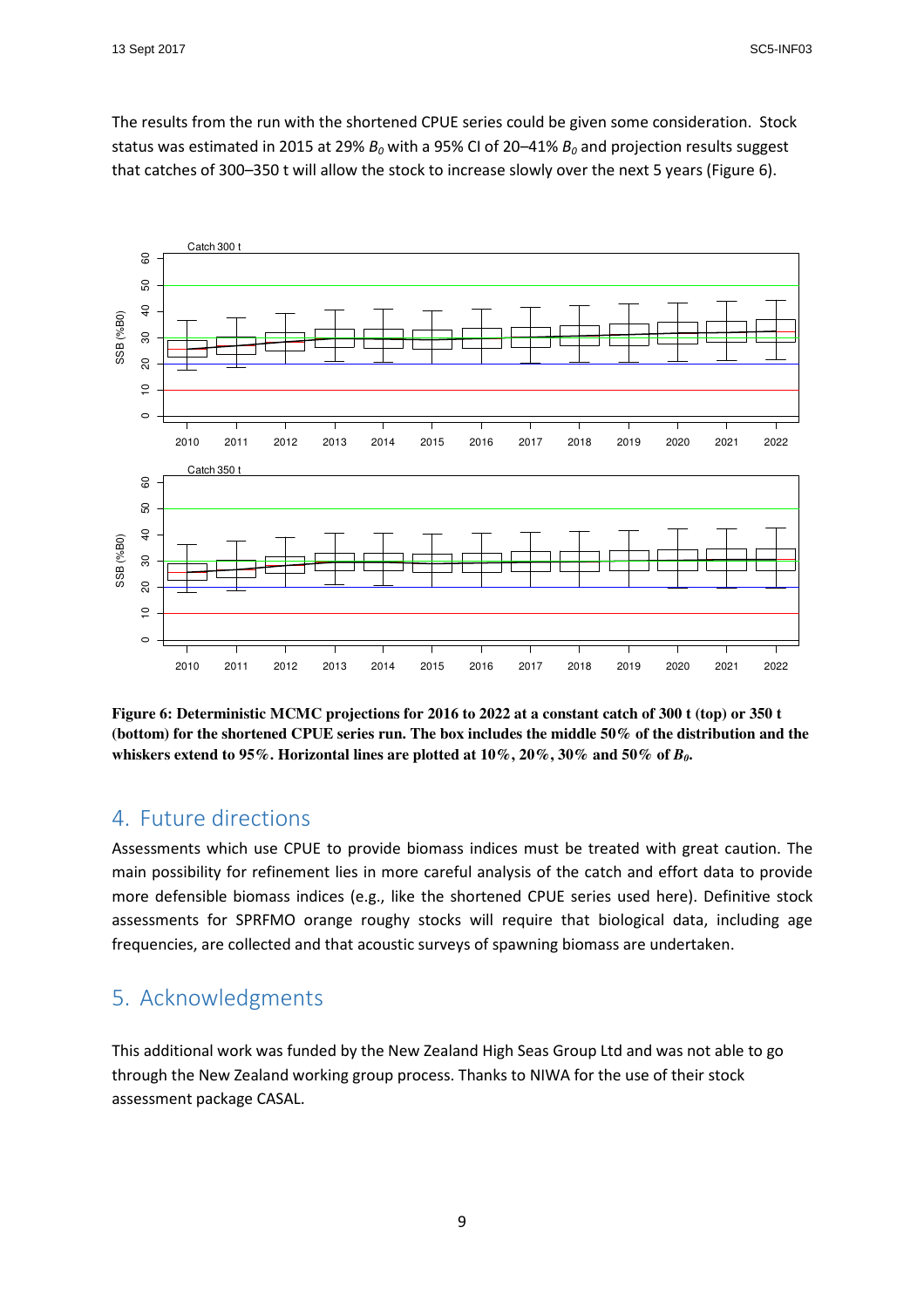### 6. References

- Bull, B; Francis, R.I.C.C; Dunn, A.; Gilbert, D.J.; Bian, R.; Fu, D. (2012). CASAL (C++ algorithmic stock assessment laboratory): CASAL User Manual v2.30-2012/03/21. *NIWA Technical Report* 135. 280 p.
- Cordue, P.L. (2014). The 2014 orange roughy stock assessments. New Zealand Fisheries Assessment Report 2014/50. 135 p.
- Cordue, P.L. (2017). Catch-history based stock assessments of seven SPRFMO orange roughy stocks. Paper for the Scientific Committee of the South Pacific Regional Fisheries Management Organisation, Shanghai, 23-28 August 2017.
- Roux, M.J.; Edwards, C. T. T. (2017). A data-limited approach for assessing small-scale fisheries for orange roughy Hoplostethus atlanticus in the South Pacific Regional Fisheries Management Organisation Convention Area (SPRFMO). Paper for the Scientific Committee of the South Pacific Regional Fisheries Management Organisation, Shanghai, 23-28 August 2017.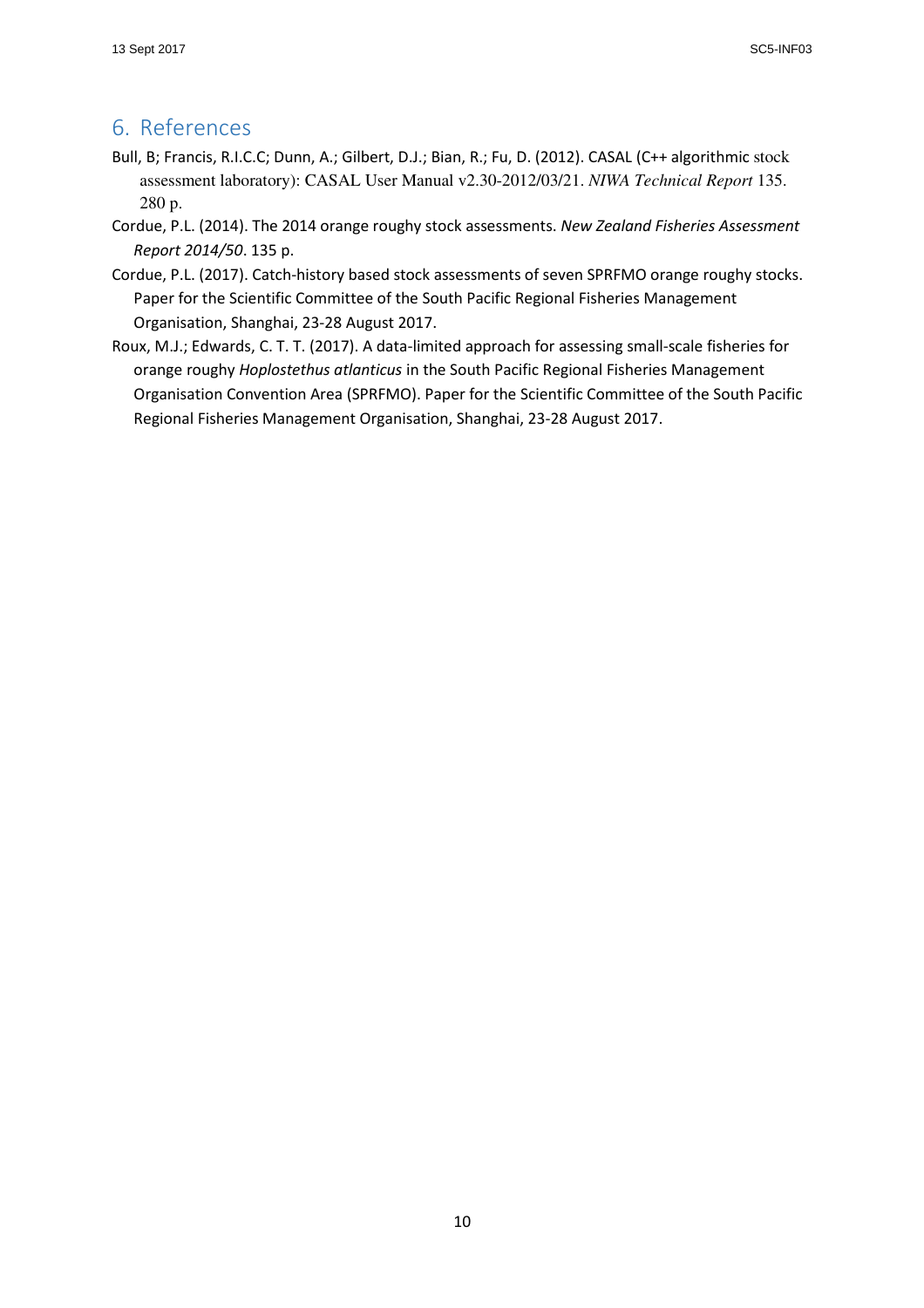# 7. Appendix: MCMC chains, convergence diagnostics, and CASAL input files

This appendix contains figures showing some MCMC chains and diagnostics for the run fitting the shortened CPUE time series. It also includes the two important CASAL input files for the run (population.csl and estimation.csl).

The chains for  $B_0$  and M were well mixed showing no long term systematic trends or shifts (e.g., Figure A1). Short term correlations are not an issue provided the chains are of adequate length. Three chains were run and they delivered very similar marginal posterior distributions with almost identical medians (Figures A2, A3, and A4).



**Figure A1: The first MCMC chain for the run with the shortened CPUE time series. Retained estimates**  are shown for  $B_0$  (top) and  $M$  (bottom).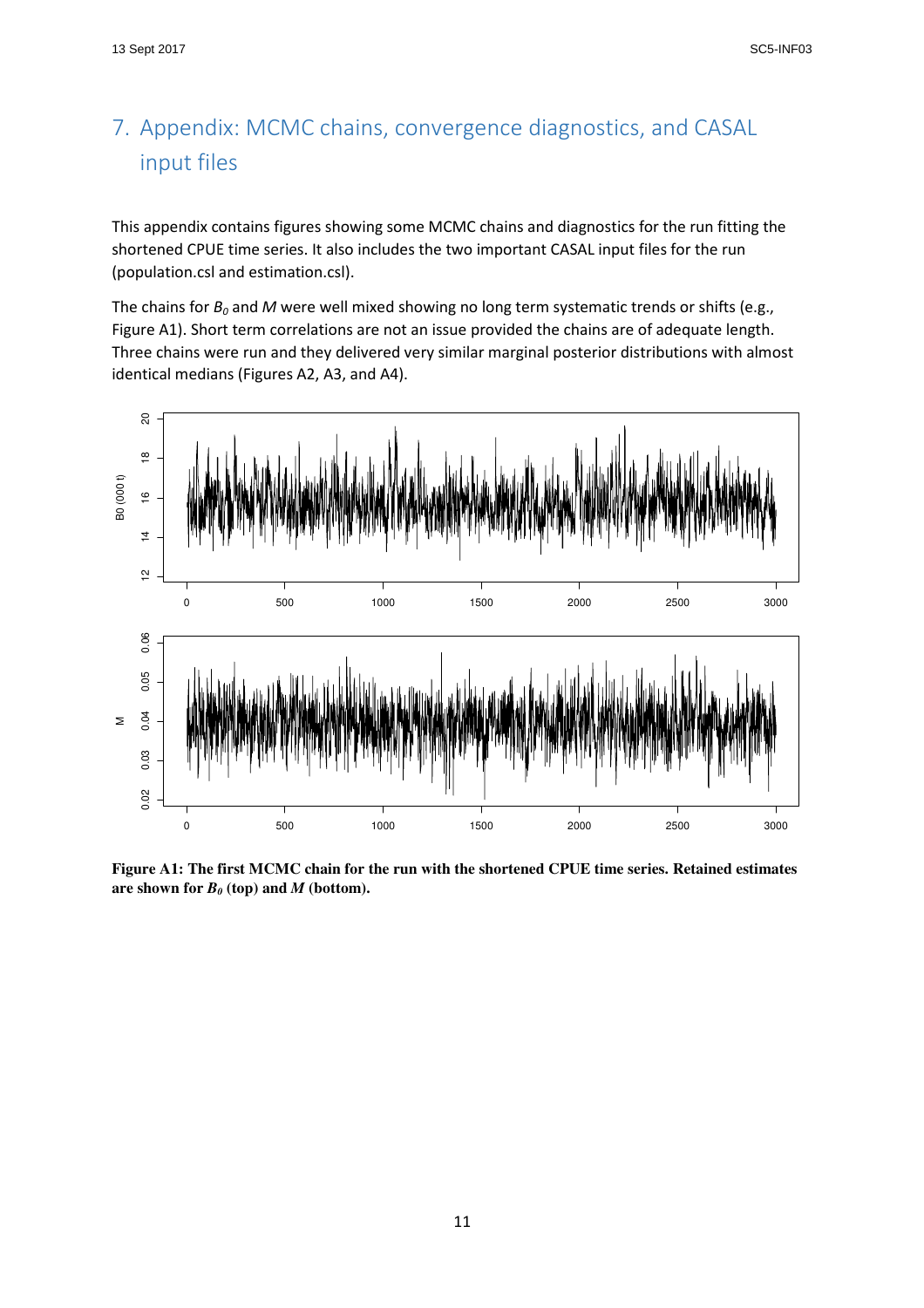

**Figure A2: Marginal posterior distributions for**  $B_0$  **from the three separate chains for the run fitting the shortened CPUE time series. The medians are marked by the solid dots (all medians were equal to 15700 t).** 



**Figure A3: Marginal posterior distributions for** *M* **from the three separate chains for the run fitting the shortened CPUE time series. The medians are marked by the solid dots (the medians were equal to 0.0391, 0.0395, 0.0396).**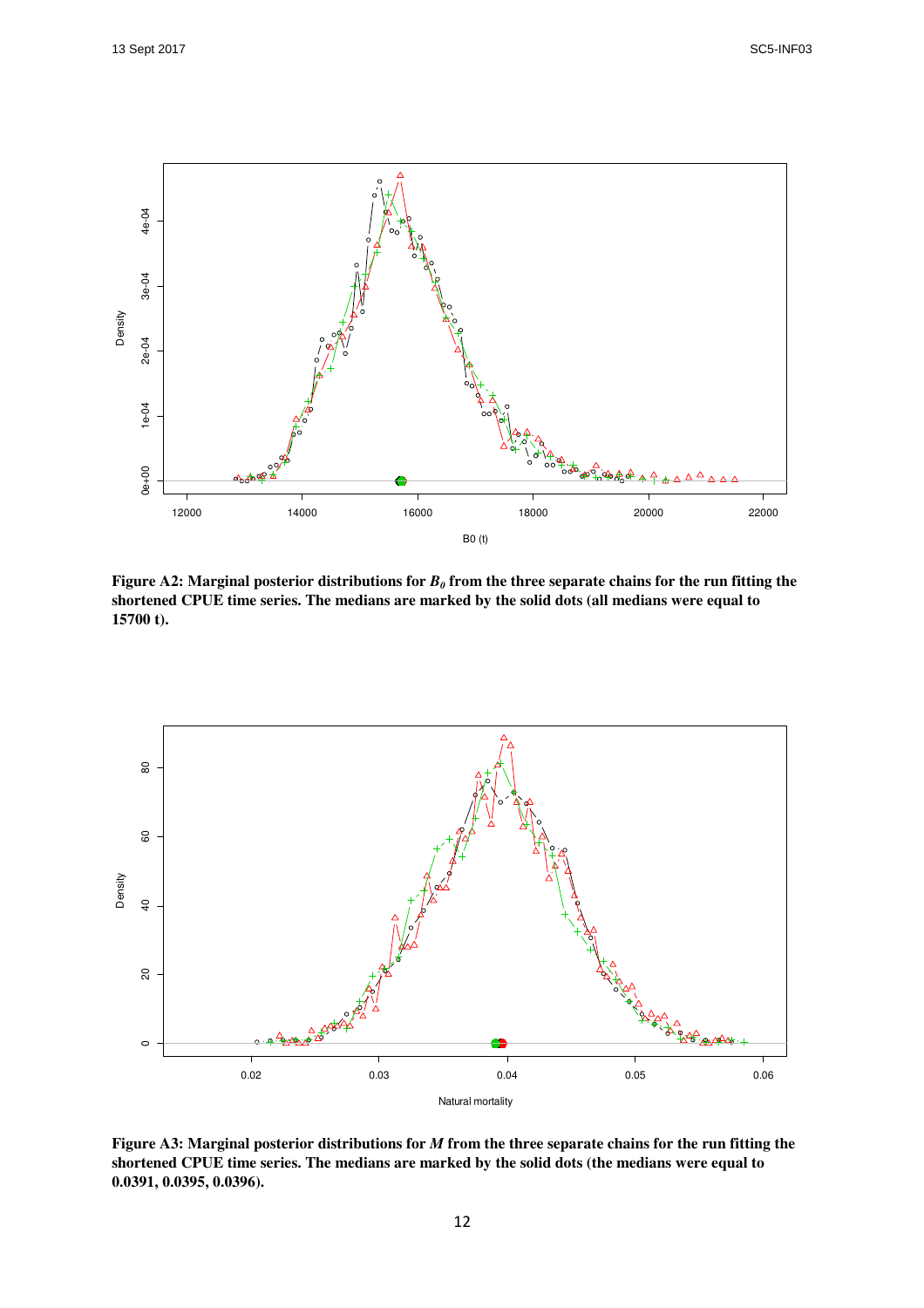

**Figure A4: Marginal posterior distributions for 2015 stock status (***B2015***/***B0***) from the three separate chains for the run fitting the shortened CPUE time series. The medians are marked by the solid dots (all medians were equal to 29%** *B0***).**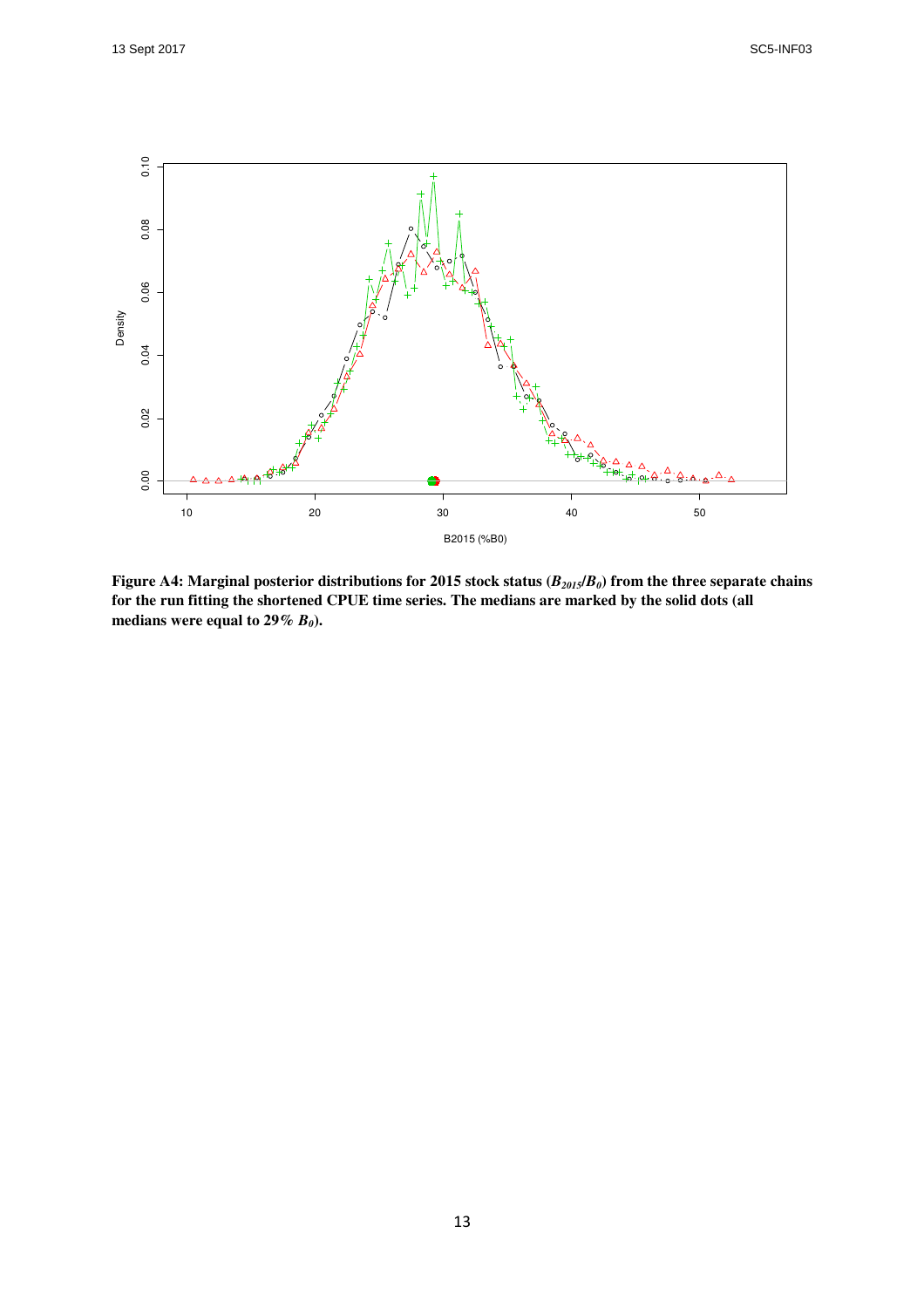#### CASAL population file

# PARTITION @size\_based False @min\_age 1 @max\_age 100 @plus\_group True @sex\_partition False @mature\_partition True @n\_areas 1

# TIME SEQUENCE @initial 1911 @current 2015 @final 2019

@annual\_cycle time\_steps 2

# recruitment recruitment\_time 1

# spawning spawning\_time 2 spawning\_part\_mort 0.5 spawning\_p 1

# growth and mortality aging\_time 1 M props 1 0 baranov False

# maturation n\_maturations 1 maturation times 1

# fishery fishery\_names SpawnFish fishery\_times 2

@y\_enter 1 @standardise\_YCS True @recruitment YCS\_years 1910 1911 1912 1913 1914 1915 1916 1917 1918 1919 1920 1921 1922 1923 1924 1925 1926 1927 1928 1929 1930 1931 1932 1933 1934 1935 1936 1937 1938 1939 1940 1941 1942 1943 1944 1945 1946 1947 1948 1949 1950 1951 1952 1953 1954 1955 1956 1957 1958 1959 1960 1961 1962 1963 1964 1965 1966 1967 1968 1969 1970 1971 1972 1973 1974 1975 1976 1977 1978 1979 1980 1981 1982 1983 1984 1985 1986 1987 1988 1989 1990 1991 1992 1993 1994 1995 1996 1997 1998 1999 2000 2001 2002 2003 2004 2005 2006 2007 2008 2009 2010 2011 2012 2013 2014 YCS 1 1 1 1 1 1 1 1 1 1 1 1 1 1 1 1 1 1 1 1 1 1 1 1 1 1 1 1 1 1 1 1 1 1 1 1 1 1 1 1 1 1 1 1 1 1 1 1 1 1 1 1 1 1 1 1 1 1 1 1 1 1 1 1 1 1 1 1 1 1 1 1 1 1 1 1 1 1 1 1 1 1 1 1 1 1 1 1 1 1 1 1 1 1 1 1 1 1 1 1 1 1 1 1 1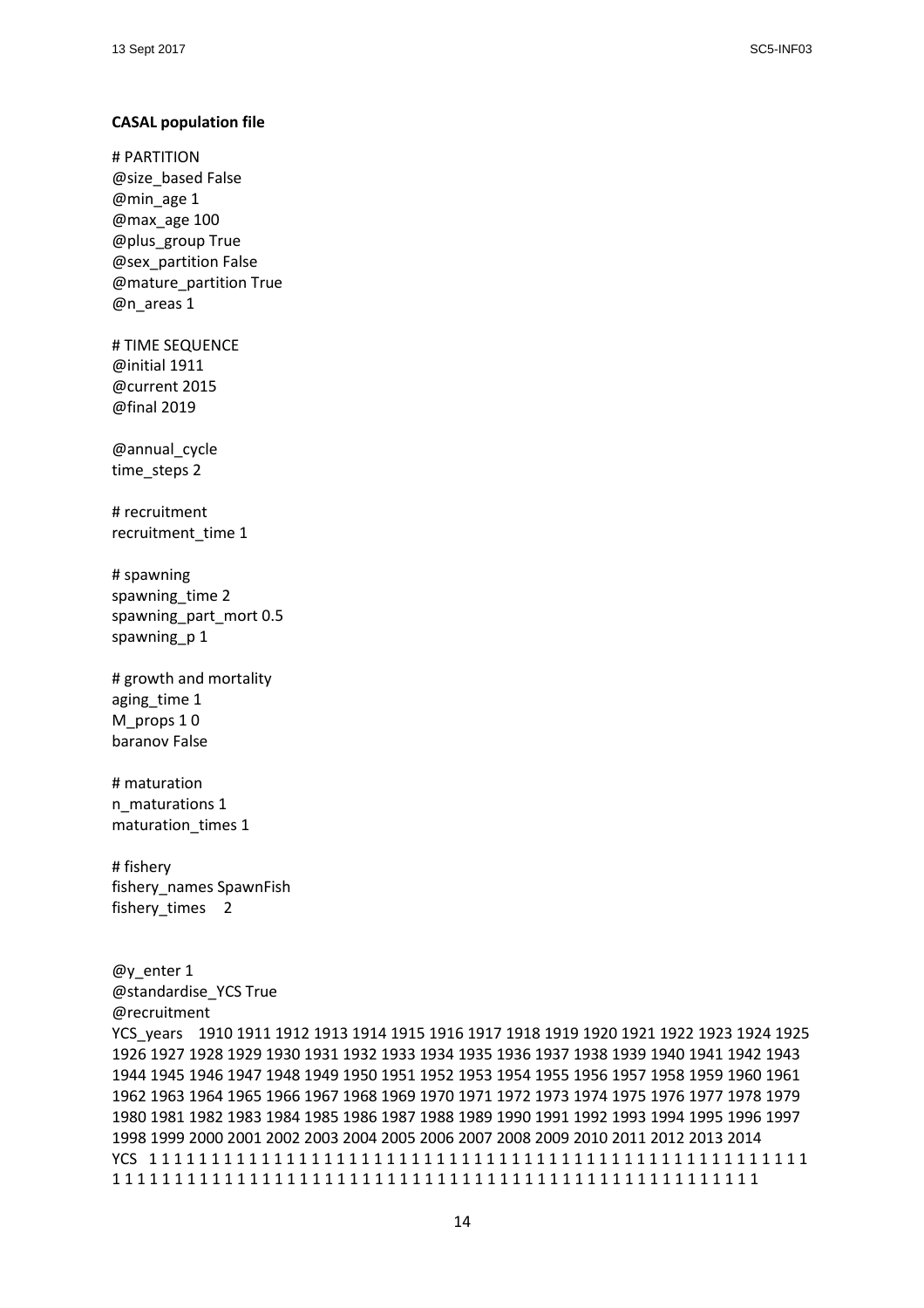SR BH steepness 0.75 sigma\_r 1.1 first free 1930 last free 1990 @randomisation\_method none @natural\_mortality all 0.030 @fishery SpawnFish years 1981 1982 1983 1984 1985 1986 1987 1988 1989 1990 1991 1992 1993 1994 1995 1996 1997 1998 1999 2000 2001 2002 2003 2004 2005 2006 2007 2008 2009 2010 2011 2012 2013 2014 2015 catches 0 0 0 0 0 0 0 0 0 0 0 0 25 657 9566 1889 1277 760 712.5 331.6633 371.4717 251.4187 443.464 508.6927 629.6213 271.8925 117.0078 0 0 371 101 185 215 571 341 future\_years 2016 2017 2018 2019 future catches 0 0 0 0 selectivity matsel U\_max 0.67 @selectivity\_names matsel @selectivity matsel mature constant 1 immature constant 0 ## SIZE AT AGE (ESCR) @size\_at\_age\_type von\_Bert @size\_at\_age\_dist normal @size\_at\_age k 0.059 t0 -0.491 Linf 37.78 cv1 0.10 cv2 0.06 by\_length True # SIZE WEIGHT @size\_weight a 8.0e-8 b 2.75 @maturation rates\_all logistic\_producing 10 60 41 12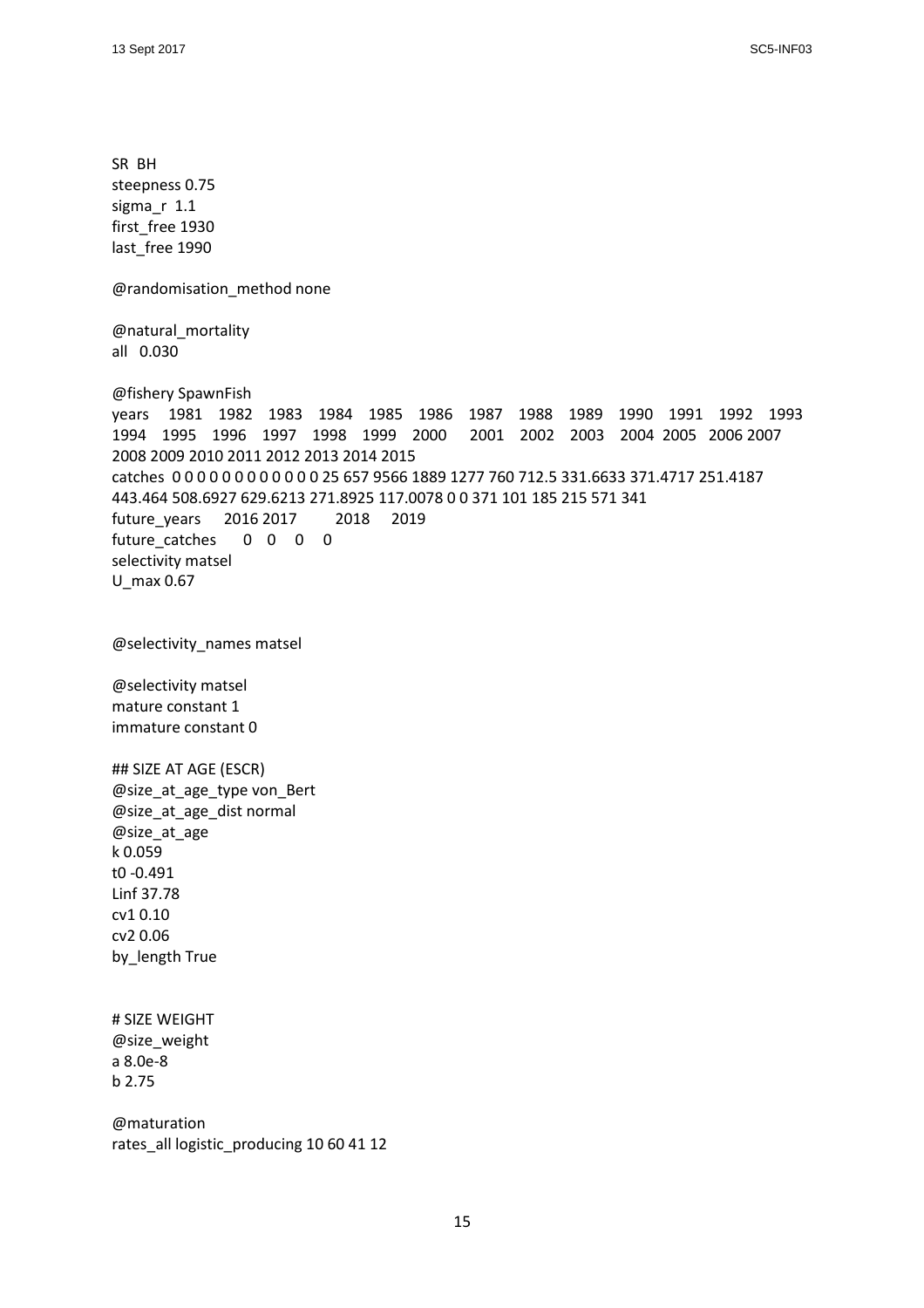@initialization B0 40000

#### CASAL estimation file (shortened CPUE series)

# ESTIMATION @estimator Bayes @max\_iters 4000 @max\_evals 4000 @grad\_tol 0.001 # MCMC @MCMC start 0.2 length 3000000 keep 1000 stepsize 0.003 proposal\_t True df 2 burn\_in 200 @relative\_abundance cpue step 2 proportion\_mortality 0.5 biomass True ogive matsel years 1994 1995 1996 1997 1998 1999 2000 2001 2002 2003 2004 2005 2006 1994 0.86 1995 0.74 1996 0.32 1997 0.30 1998 0.31 1999 0.18 2000 0.21 2001 0.19 2002 0.15 2003 0.11 2004 0.11 2005 0.16 2006 0.26 cv 0.2 cv\_process\_error 0.22 dist lognormal q cpueq #---------------------------------------------------------------------- # # Estimated parameters #